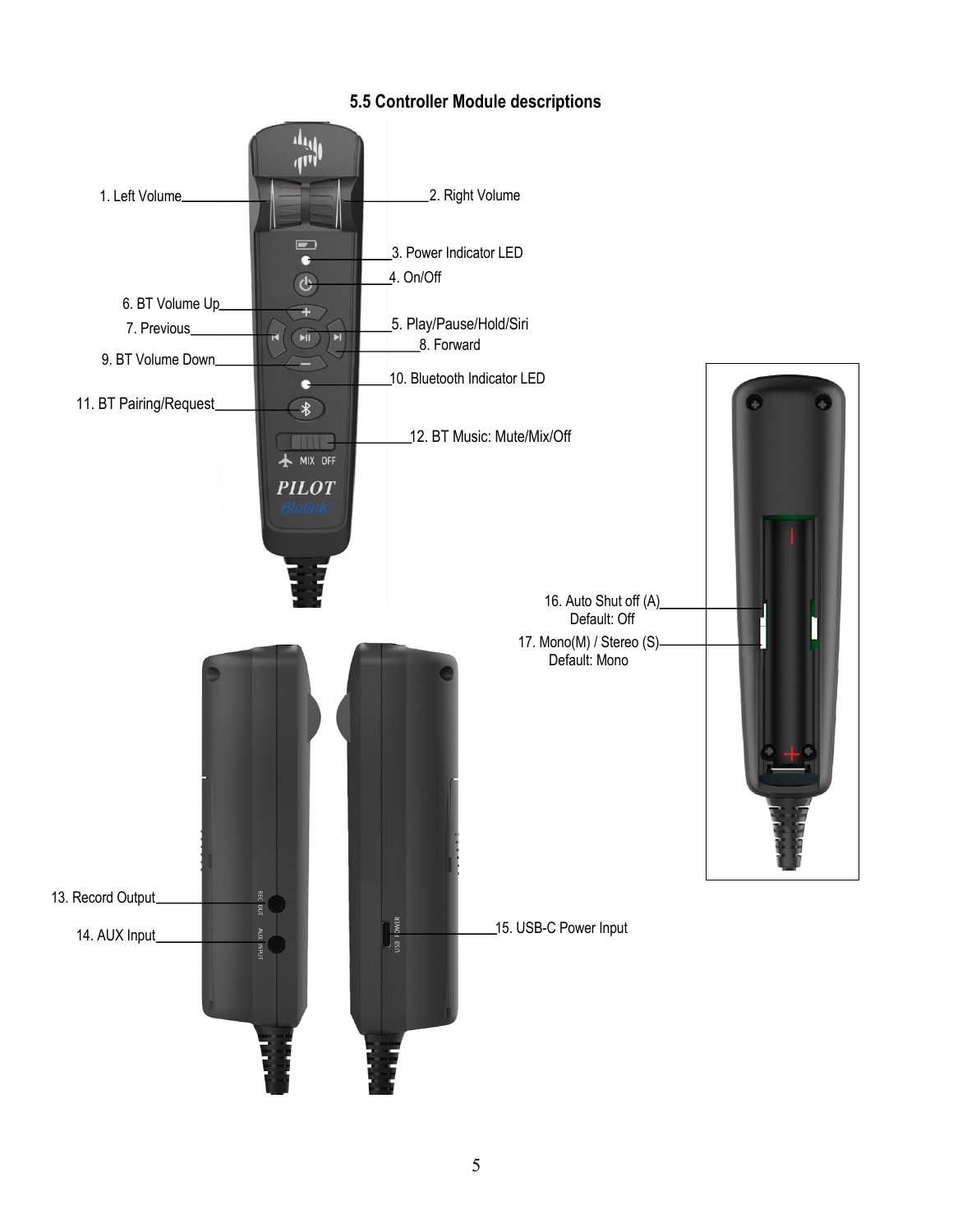# **Buttons:**

- 1) Intercom volume left
- 2) Intercom volume right
- 3) Power indicator LED
- 4) Power: press to turn on
- 5) Music play/pause: click once to pause or play, (For Siri hold for 3 sec)
- 6) Bluetooth volume +
- 7) Music pre
- 8) Music next
- 9) Bluetooth volume -
- 10) Bluetooth indicator
- 11) Bluetooth hold: Bluetooth on/off, pick up, reject, hang up, redial phone call
- 12) Bluetooth Music: mute / mix / Off
- 13) REC OUT: record output
- 14) AUX input: volume is adjusted by player
- 15) USB-C power input
- 16) Mono (M) Stereo $(S)$  default is M (inside the Battery Compartment);

17) Auto shut off  $(On)$  No auto shut off  $(Off)$  default is Off (inside the Battery Compart )

# **Function**

- v **Power**
	- Battery: two AA batteries
	- Type-C $(DC5-31V)$ : input Type-C power, the headset turned on automatically
	- Power source  $(DC5-31V)$ : LEMO plug connects with airplane, headset turned on automatically
- v **Turn on / off**
	- Turn on: press power button 4 longer than 1 second to turn headset on, ANR starts working, if press the bottom for 3 seconds, when the headset is OFF, then the headset will be turned on and off, this is in case wrong turning on
	- Turn off: press it for 1 seconds, when headset is working, then the headset is turn off
- v **Mute**
	- Airplane Icon: when radio signal comes in, the Bluetooth and AUX are mute gradually (Radio priority), when radio signal turned off, Bluetooth or AUX comes back gradually
	- Mix: radio/intercom Bluetooth and AUX can be listen the same time;
	- Music off: only radio signal comes in, Bluetooth or AUX shut off
	- ANR works at any mode

# v **Bluetooth pairing**

- Bluetooth ON: Long press and hold for more than 1 second to turn on Bluetooth, system start to matching.
- Bluetooth device titled "Pilot BluLink", if ask for code the code is 0000
- Bluetooth setting:
	- **Two devices are new to headset**
		- $\bullet$  Long press HOLD for longer than 1 second, to turn on the Bluetooth, Bluetooth indicator flashes blue light, the headset is connected
		- $\bullet$  Bluetooth indicator flashes blue and red light, the headset is paring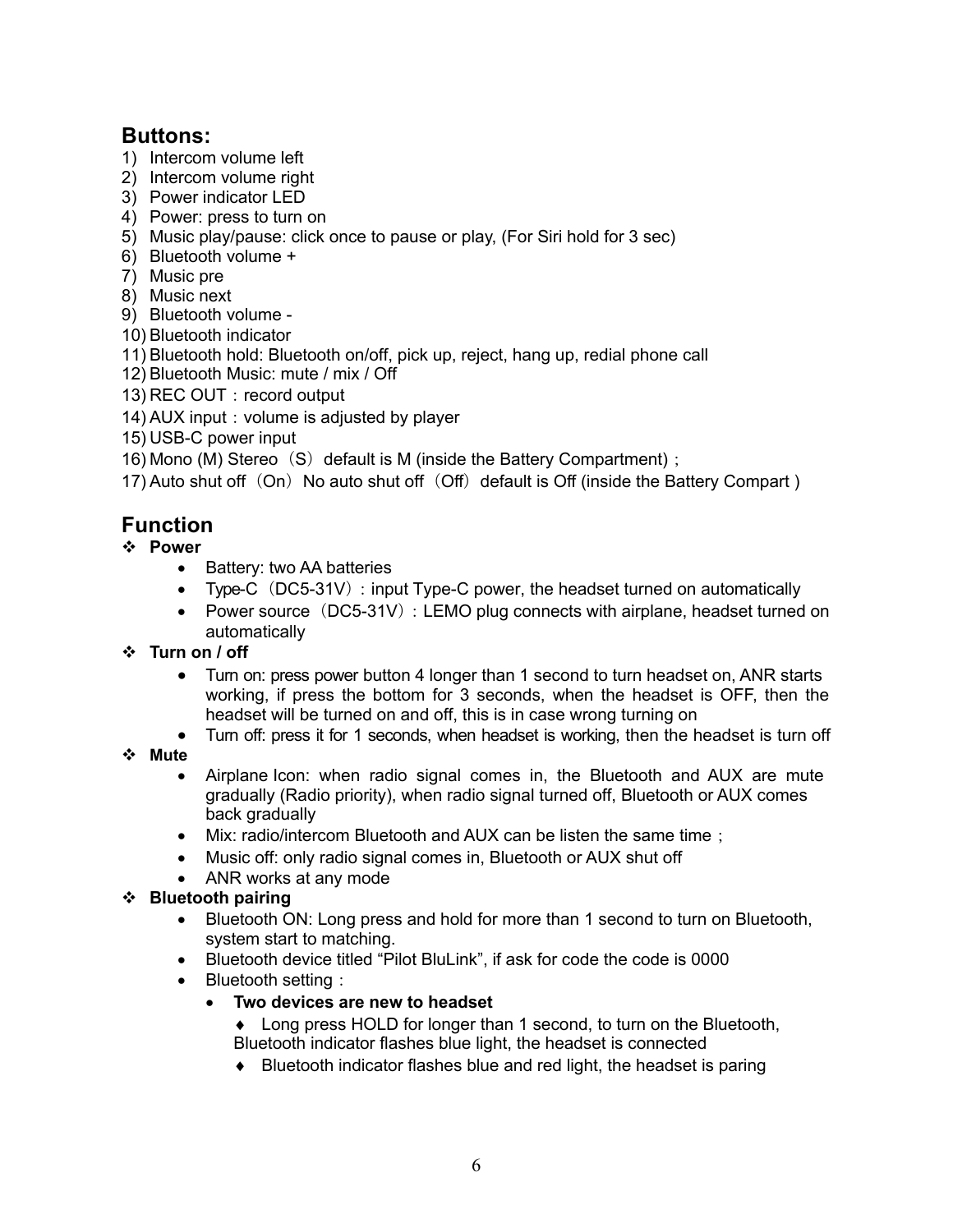- ◆ Both two devices search "Pilot BluLink" click "connect", two devices will be connected with headset, the code is 0000
- **One is new and one is paired before**
	- $\bullet$  First to ignore the "Pilot BluLink" from device list
	- Press more than 1 second, to turn on the Bluetooth, Bluetooth indicator flashes blue light, the headset is connected
	- $\bullet$  Bluetooth indicator flashes blue and red light, the headset is paring
	- ◆ Both two devices search "Pilot BluLink" click "connect", two devices will be connected with headset, the code is 0000

## • **Both headsets paired before**

- Press more than 1 second, to turn on the Bluetooth, Bluetooth indicator flashes blue light, the headset is connected
- $\bullet$  Bluetooth indicator flashes blue and red light, the headset is paring
- ◆ Both two devices search "Pilot BluLink" click "connect", two devices will be connected with headset, the code is 0000
- ◆ Bluetooth off: Hold button for 3 seconds to shut Bluetooth off

# v **Pick up phone call**

- Short press and hold to pick up phone call.
- Short press and hold to hang off phone call
- Long press Hold for more than 1 second, to refuse phone call
- Short press Hold for twice, to recall last phone call.
- Recall device is the one first connects with headset, the second one could not redial
- Long press HOLD to turn onSiri

#### v **Bluetooth volume**

- Bluetooth  $+$  / to turn volume up / down.
- **•** Long press  $+$  /  $-$  to continue volume up, there is a 'bee' sound with max volume, and 'hum' with min volume

## v **Speaker volume**

§ Roll the volume button up / down to change volume. (left and right speaker volumes are separated)

## v **AUX input**

§ Music player could be connected with 3.5mm cable thought AUX, volume controlled by music player.

## v **Bluetooth and AUX priority**

- Bluetooth music < AUX < Bluetooth
- § When phone call comes in, AUX is off when 3.5mm plug in AUX, Bluetooth music is off.
- § Two priority of two devices
	- One device is on phone call, one device plays music or GPS, then phone call is priority
	- Two devices play music or GPS, first in coming sound signal is priority

## v **Power LED indicator**

- § Green If it is a solid green light, it is getting voltage from Type C or LEMO
- Green flash the indicator light is flashing green it is getting voltage form the internal batteries.
- Orange if the indicator light is in ORNAGE color the voltage of the batteries is LOW
- $\blacksquare$  Red it the indicator light is RED the voltage is so low that the unit will turn itself off very soon.

## v **Bluetooth LED indicator**

- Paired: blue light flashes
- Pairing: blue and red flash
- § Disconnect: red flash twice
- Connected: Blue constantly flashes